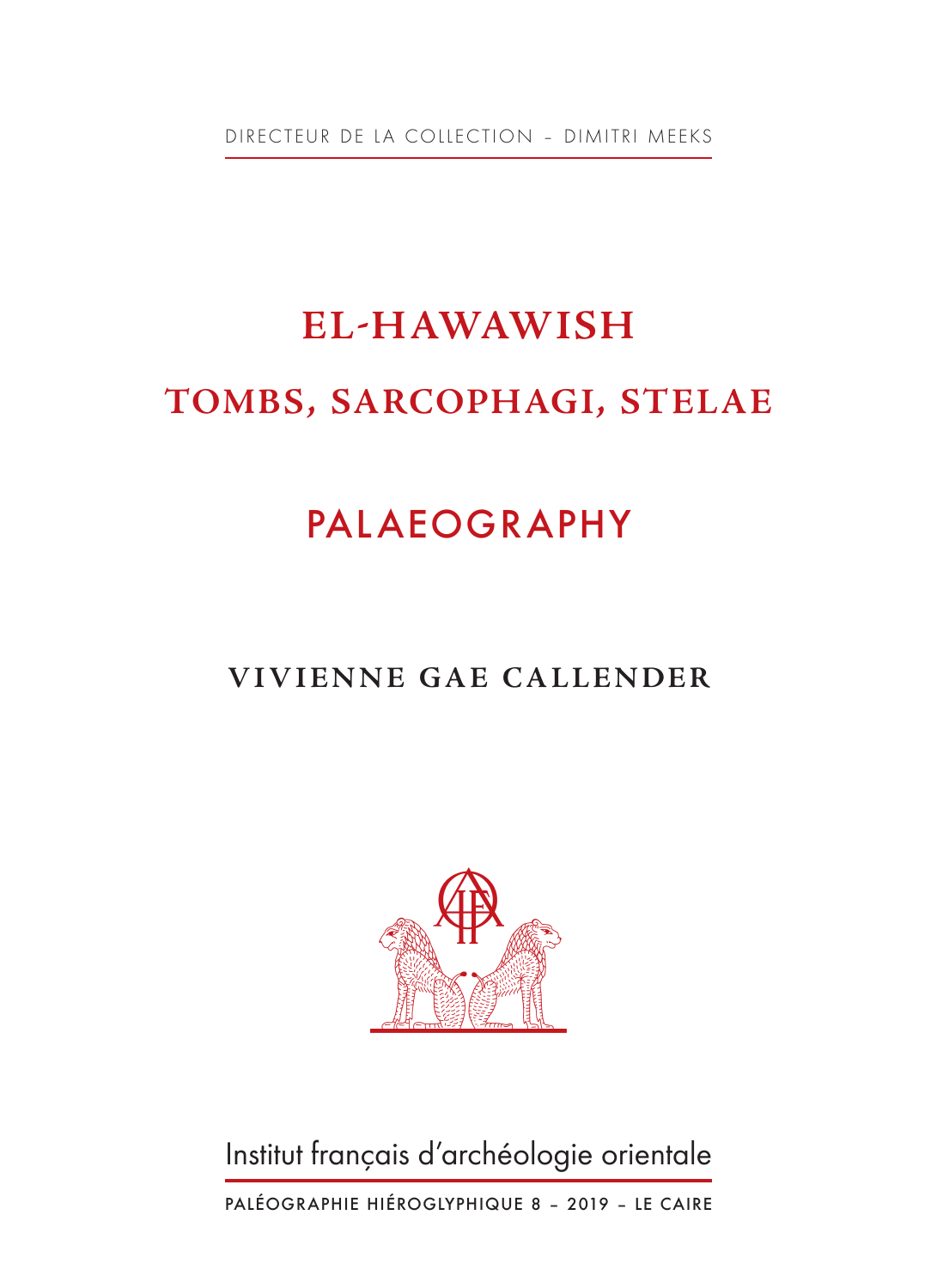#### TABLE OF CONTENTS

|             |                            | $\mathbf{V}$    |
|-------------|----------------------------|-----------------|
|             |                            | VII             |
|             |                            | IX              |
|             |                            | XIX.            |
|             |                            |                 |
|             | Palaeographical Commentary |                 |
| A.          |                            | $\mathbf I$     |
| B.          |                            | 26              |
| $C_{\cdot}$ |                            | 3I              |
| D.          |                            | 35              |
| Е.          |                            | 84              |
| F.          |                            | 98              |
| G.          |                            | 131             |
| Н.          |                            | 164             |
| I.          |                            | 168             |
| К.          |                            | 175             |
| L.          |                            | 178             |
| M.          |                            | 183             |
| N.          |                            | 2I <sub>4</sub> |
| O.          |                            | 246             |
| P.          |                            | 282             |
| Q.          |                            | 285             |
| R.          |                            | 310             |
| S.          |                            | 328             |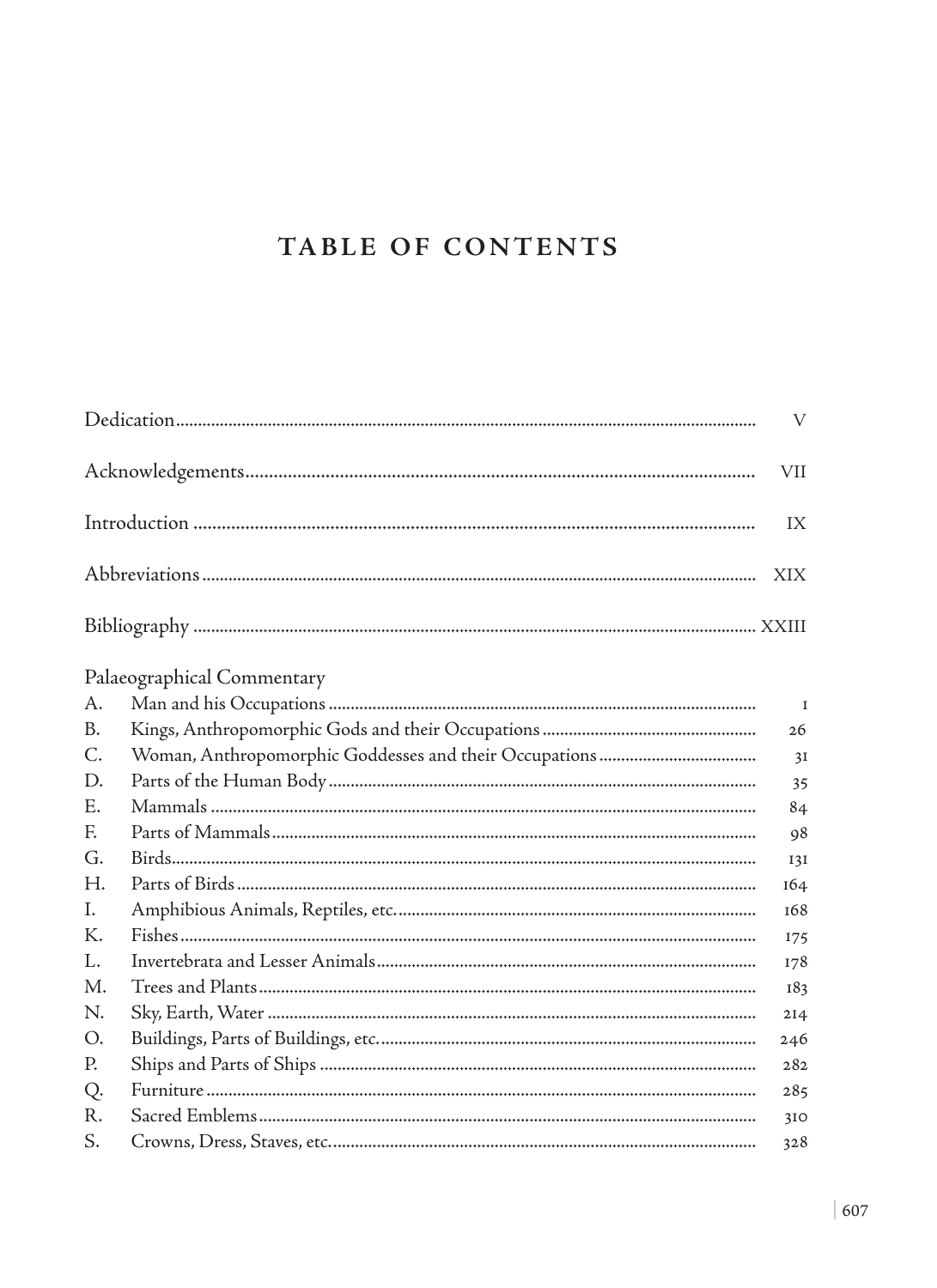|    | 344 |
|----|-----|
| U. | 367 |
|    | 387 |
|    | 414 |
|    | 44I |
|    | 453 |
|    |     |
|    | 473 |

#### Palaeographical Plates

| $A_{\cdot}$    | 489 |
|----------------|-----|
| B.             | 492 |
| $C_{\rm}$      | 493 |
| D.             | 494 |
| Ε.             | 506 |
| F.             | 509 |
| G.             | 516 |
| H <sub>r</sub> | 526 |
| I.             | 527 |
| K.             | 529 |
| L.             | 530 |
| M.             | 531 |
| N.             | 538 |
| O.             | 544 |
| P.             | 549 |
| Q.             | 550 |
| R.             | 554 |
| S.             | 558 |
| T.             | 562 |
| U.             | 565 |
| V.             | 569 |
| W.             | 574 |
| Χ.             | 578 |
| Υ.             | 581 |
| Z.             | 582 |
| ZZ.            | 584 |